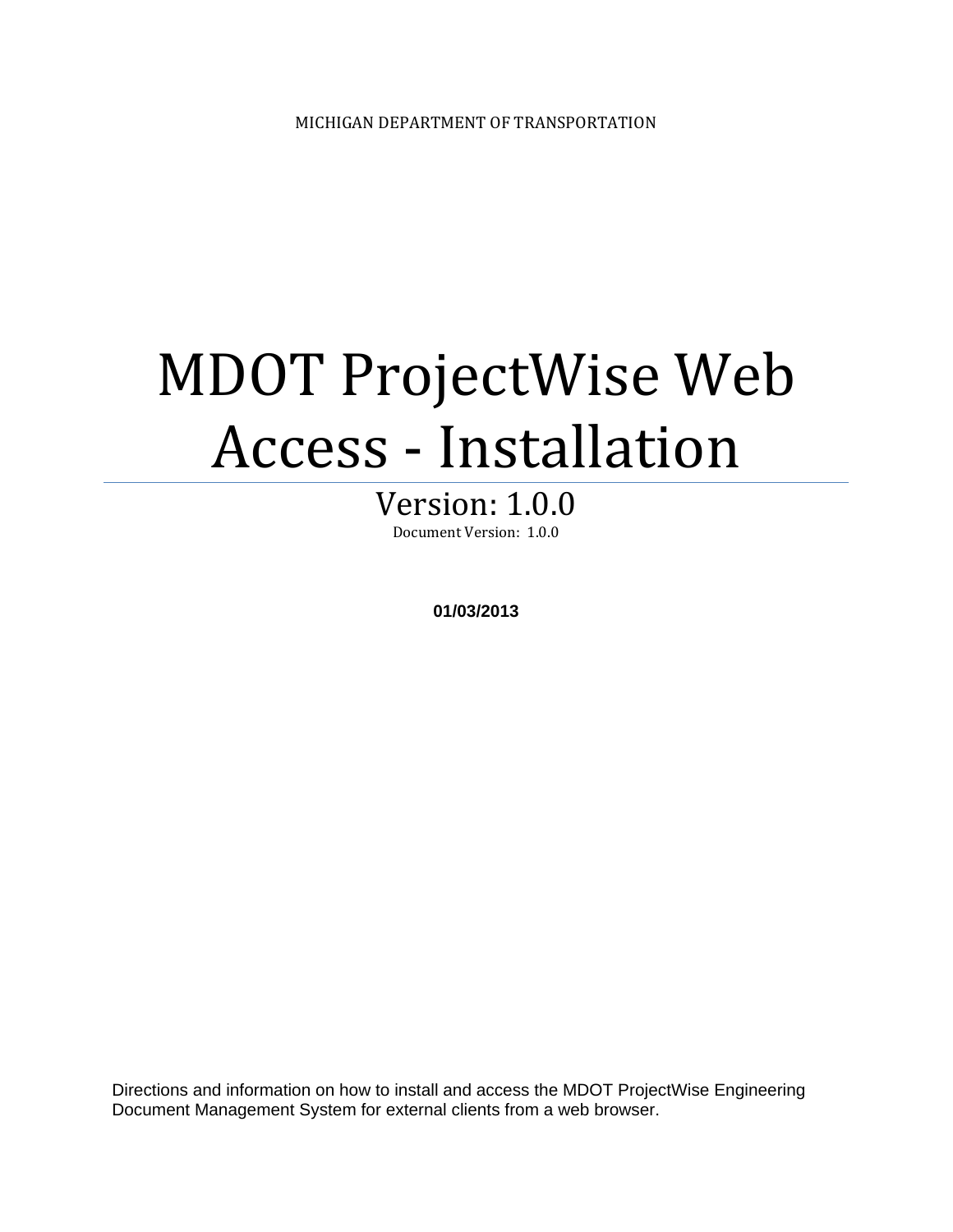## *Table of Contents*

| <b>Introduction Page</b>                             |   |
|------------------------------------------------------|---|
| <b>Prerequisites</b>                                 | 4 |
| <b>Downloading and Installation</b>                  | 4 |
| <b>Appendix A: Common Errors During Installation</b> |   |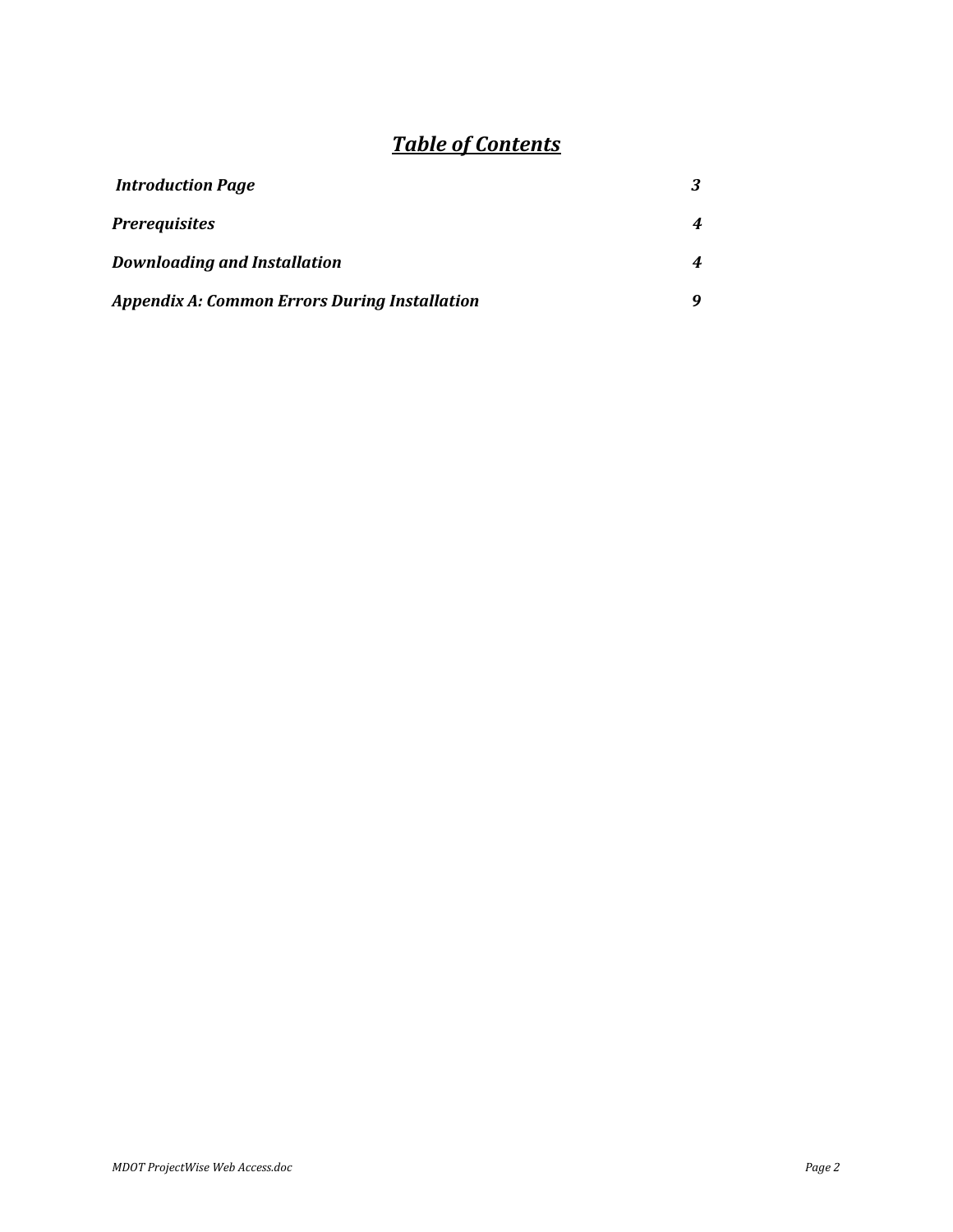#### *MDOT ProjectWise Web Access 1.0.0*

January 03, 2013 Document Version: 1.2.0

The MDOT ProjectWise Engineering Document Management System is a storage, access control and workflow management system designed to maintain most types of electronic documents. The system is built on Bentley's ProjectWise software, currently Version 8.11.07.107 SelectSeries 1.

#### *Access to the MDOT ProjectWise Engineering Document Management System.*

Currently there are two methods to gain access to the documents in the MDOT ProjectWise System. A "thick-net" locally installed client is available behind the MDOT firewall for state employees and individuals with State of Michigan computer login credentials. This method is widely used across state computers and is the most robust of the access options. A "thin-net" access option that uses an internet browser connection is also available and is the preferred access point for clients outside of the State of Michigan computer network. There is an additional thin net web access point available to State of Michigan computer network users should they have a need for accessing the ProjectWise repository from a web browser via the State of Michigan's Intranet.

#### *All Access to the ProjectWise System is controlled through the MDOT Design Services Group. Login credentials and rights are assigned to individuals based on their roles and responsibilities in the projects with which they are involved.*

#### **This Document**

This document's primary focus is to describe the installation of the web parts needed for accessing the MDOT ProjectWise System from an external workstation.

#### Intended audience:

*This document is intended for staff members who are somewhat familiar with software loading. The individual who is working with this document is assumed to be somewhat fluent in file management and the use of programs such as Windows Explorer and Windows Internet Explorer.* 

*If you do not leer comfortable with these in you do not leer comfortable with these If you do not feel comfortable with these skills, please contact your local desktop support* 

1) The user must have administrative rights to the workstation he or she is accessing the MDOT ProjectWise website from. Many Information Technology (IT) departments have limited user administration rights to the workstation in an effort to curtail destructive viruses. You may need to contact your IT department to gain rights for the Bentley software to load certain Active-X controls that allow you to control the documents in the ProjectWise system.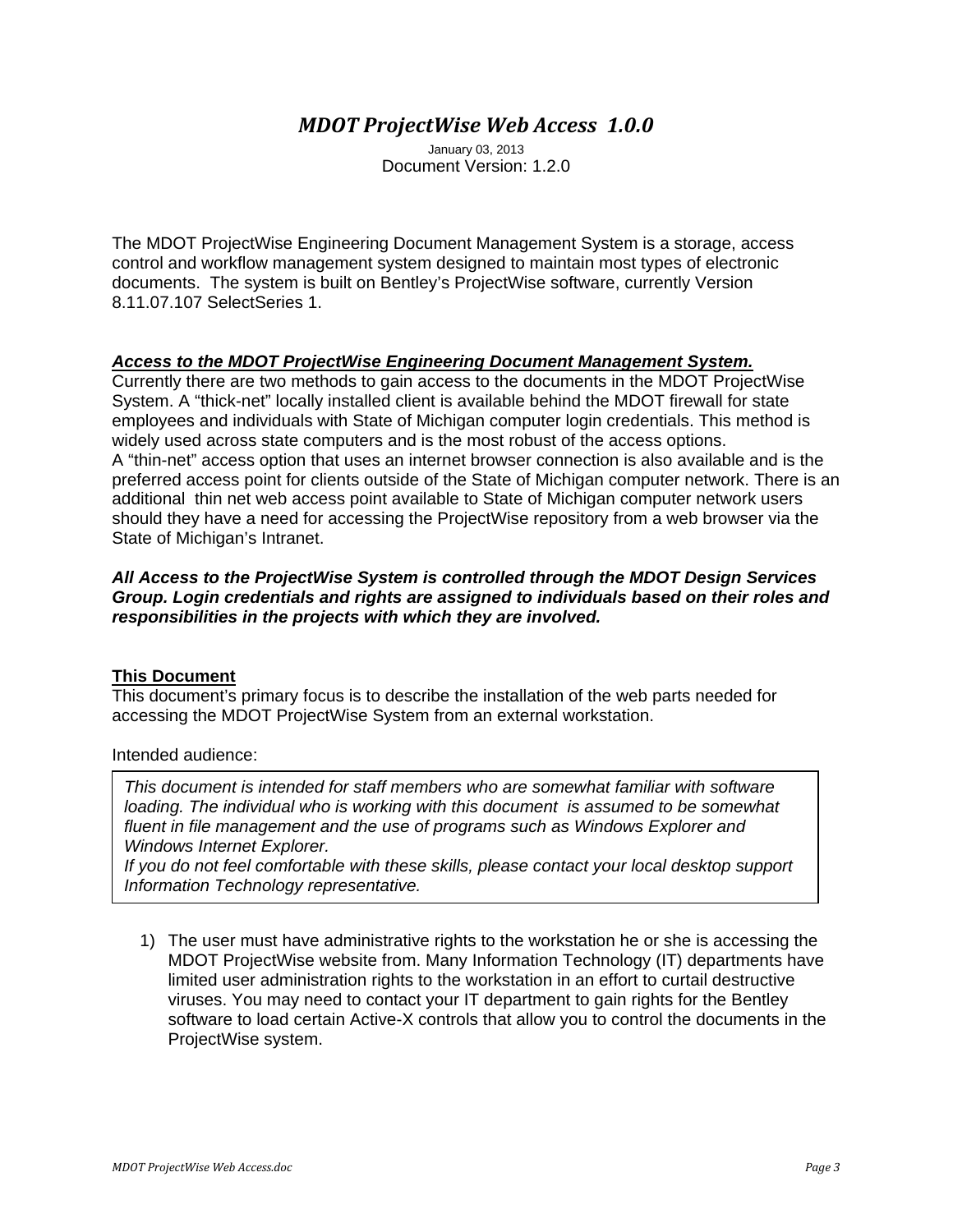*NOTE:* 

*There is an option for allowing IT groups to remotely install the files necessary for the web client to function. Please contact the MDOT Design Services Group for details (contact info at end of document).* 

- 2) Microsoft Internet Explorer Versions 8 and 9 have both been tested.
- 3) The amount of required space you will need for working in ProjectWise will vary. The disk space you will need depends upon how you access files from the ProjectWise system. Additionally, the size of the files you access as well as how many of these files you need to access at a time will also determine your disk space requirements. Generally, we recommend a minimum of 5 Gb free disk space on your "C:" drive.

### **Access the Web Site:**

#### **Downloading and Installation**

Through Microsoft Internet Explorer (other browsers have not been tested) navigate to the following address:

https://mdotpwise.state.mi.us/Default.aspx

The web page should resemble the following:



Select the "Login" text in the upper right hand of the page. The system will respond with this dialog:

| Location:    |                               |  |
|--------------|-------------------------------|--|
| $<$ none $>$ |                               |  |
|              | Use Windows credentials (SSO) |  |
| Login        | Logout                        |  |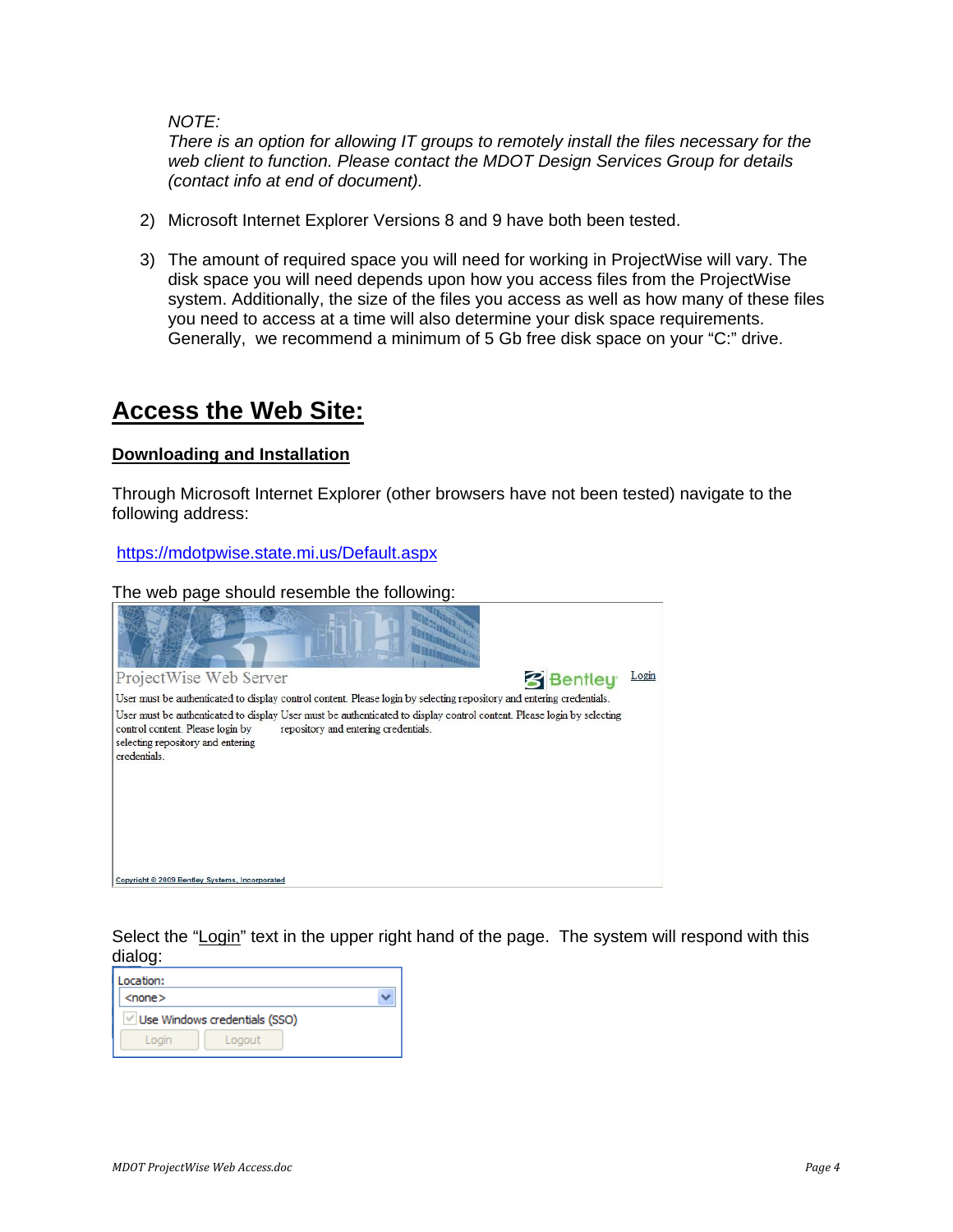Select The drop-down list arrow on the right, and select "MDOTProjectWise"

| Location:              |  |
|------------------------|--|
| $<$ none $>$           |  |
| ≺none>                 |  |
| <b>MDOTProjectWise</b> |  |
|                        |  |

Next, uncheck the "Use Windows Credentials (SSO)" option box. The dialog will change to allow you to enter the Username and Password you have been provided from the MDOT Design Services Group:

| Location:        |                               |
|------------------|-------------------------------|
| MDOTProjectWise  |                               |
|                  | Use Windows credentials (SSO) |
| <b>User Name</b> |                               |
| Password         |                               |
| Login            | Logout                        |

#### Enter your Username and Password

| Location:<br>MDOTProjectWise |                               |
|------------------------------|-------------------------------|
|                              | Use Windows credentials (SSO) |
| User Name Contractor         |                               |
| Password                     |                               |
| Login                        | Logout                        |

Select the "Login" button from the bottom left….

The Web Server opens a ProjectWise Explorer window:

|                                                                             | Advanced Search                                                                                                                          | ProjectWise Web Server<br><b>Bentley</b> Logout<br>Go |
|-----------------------------------------------------------------------------|------------------------------------------------------------------------------------------------------------------------------------------|-------------------------------------------------------|
| HCS591MDOTPA00 Contractor<br>Documents<br>Œ.<br><b>El Ma</b> Saved Searches | Folder<br>Document<br>Tools Help<br><b>■ シ</b> √ レ 【 ■ ■   ™   View: General<br>pw:\\HCS591MDOTPA008.som.ad.state.mi.us:MDOTProje<br>中中区 | Ÿ<br>of 0<br>M<br>$\checkmark$                        |
|                                                                             | File Name                                                                                                                                | File Size<br>Job No                                   |
| Copyright © 2009 Bentley Systems, Incorporated                              | <b>HILL</b>                                                                                                                              |                                                       |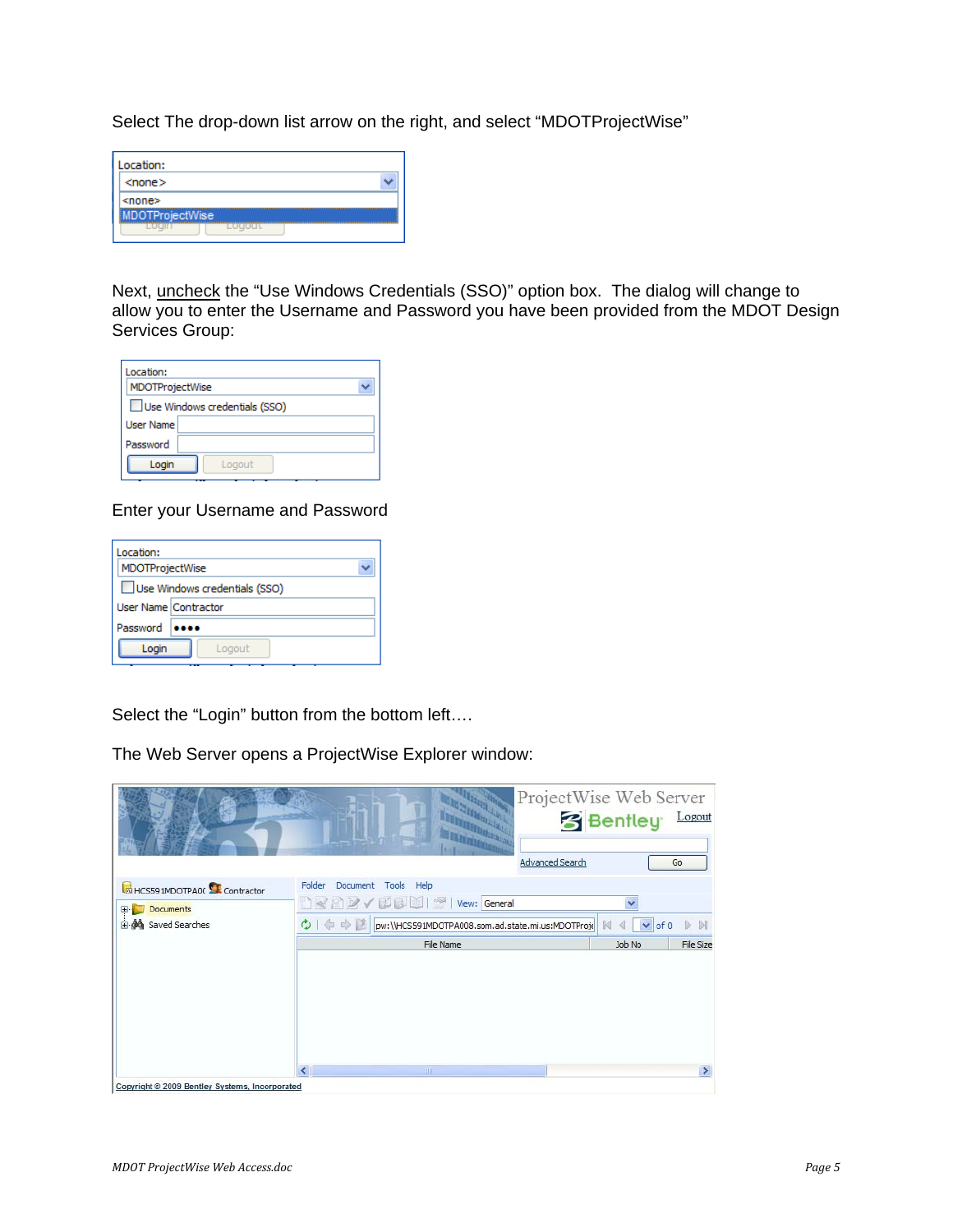If this is the first time you have logged in to the web interface, you will see a popup "Internet Explorer – Security Warning" dialog box that will ask you if you want to install software: "PWWebFileTransfer.cab"

| ĸS.                                                                                               | ProjectWise Web Server<br><b>Children</b><br><b>Since</b>                                                                                                                                                                                                                     |           |                  |         | <b>S</b> Bentley                          | Logour<br>$-66$ |
|---------------------------------------------------------------------------------------------------|-------------------------------------------------------------------------------------------------------------------------------------------------------------------------------------------------------------------------------------------------------------------------------|-----------|------------------|---------|-------------------------------------------|-----------------|
| <b>LEHCSSEIPOOTPA008.son.ad.state. A contractor</b><br><b>B-</b> Documents<br>in M Smitd Searches | Advanced Search<br>Folder Document Tools Help-<br>THE EX OF LEWIS CO., LANSING CONTRACT<br>×<br>$\mathbf x$<br>Merret Explorer - Security Warring<br>w<br>Do you want to install this software?<br>Name: PittitebfileTransfer.cab<br>Publisher: Bentley Systems, Incorporated | Pile Size | <b>Polder Id</b> | Storage | $H = \frac{1}{2}$ and $\theta$ .<br>State |                 |
|                                                                                                   | Don't Instal<br># Mare riptions<br><b>J</b> retail<br>While files from the Internet can be useful, this file type can potentially harm<br>your computer. Only install software from publishers you trust. What's the rate?<br>U.                                              |           |                  |         |                                           |                 |

Select the "Install" button. If you have the required rights to install software, the install should go silently.

If you are not allowed to install software on your workstation, there are several errors you could see. Refer to your IT group, for the rights and repeat the login with rights in place.

Once the install is complete.

Select the "+" next to "Documents" from the left panel…

|                                                                                                                                                    | <b>Advanced Search</b>                                                                       | ProjectWise Web Server<br><b>3</b> Bentley<br>Logout<br>Go |
|----------------------------------------------------------------------------------------------------------------------------------------------------|----------------------------------------------------------------------------------------------|------------------------------------------------------------|
| HCS591MDOTPA00 Contractor                                                                                                                          | Folder<br>Document<br>Tools Help                                                             |                                                            |
| Documents<br>$\Box$                                                                                                                                | <b>DRAWELLY</b> View: General                                                                | $\overline{\mathbf{v}}$                                    |
| -Bay Region<br>田                                                                                                                                   | $Q$ $\Leftrightarrow$ $\Rightarrow$ $D$<br>pw:\\HCS591MDOTPA008.som.ad.state.mi.us:MDOTProje | $\vee$ of 0<br>N<br>K                                      |
| -Grand Region                                                                                                                                      | File Name                                                                                    | File Size<br>Job No                                        |
| -Metro Region<br>-North Region<br>-Southwest Region<br>-Superior Region<br>test - External<br>田<br>-University Region<br><b>E A</b> Saved Searches | $\mathop{\mathrm{III}}\nolimits$                                                             | $\rightarrow$                                              |

This will open up folders that contain regional information. Proceed to selecting a file that you are interested in and is appropriate to your Project. Right click the file and select "View"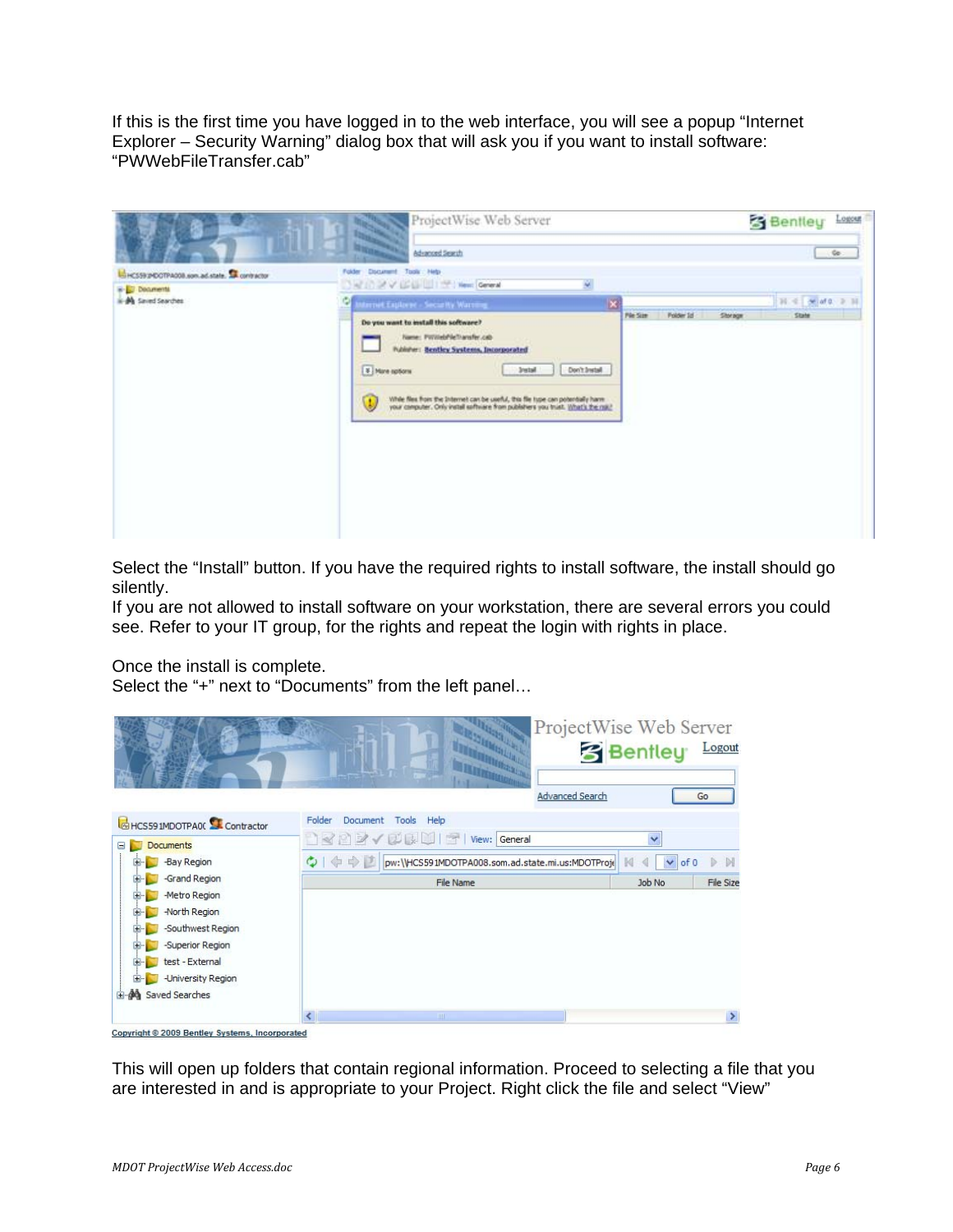You should see the following dialog:



This is the selection for the working directory. This directory is where ProjectWise will store files you download to open. Select the "C drive" …



Use "Make New Folder" to create "C:\pwise"

| <b>Browse For Folder</b>                                                                                                                                                                                               |              |
|------------------------------------------------------------------------------------------------------------------------------------------------------------------------------------------------------------------------|--------------|
| Select a Working Directory                                                                                                                                                                                             |              |
| $\mathbf{H}$<br>MDOT_Test<br>mstnAddins<br>My Temp Folder<br>$\mathbf \mathbf \Xi$<br><b>NDPS</b><br>pwise<br>Novell<br>$\mathbf \Xi$<br>old_pwise<br>$\boxplus$<br>$\mathbf \Xi$<br>a open<br>oracle<br>$\mathbf \Xi$ | E            |
| Make New Folder                                                                                                                                                                                                        | Cancel<br>OK |

Select "OK".

Your file should now download. To open the file, right-click it and select "Open".

#### **Contact Information**

This document is written and supported by the MDOT Design Services Group. For information, help, or comments, please contact:

mdot-econ@michigan.gov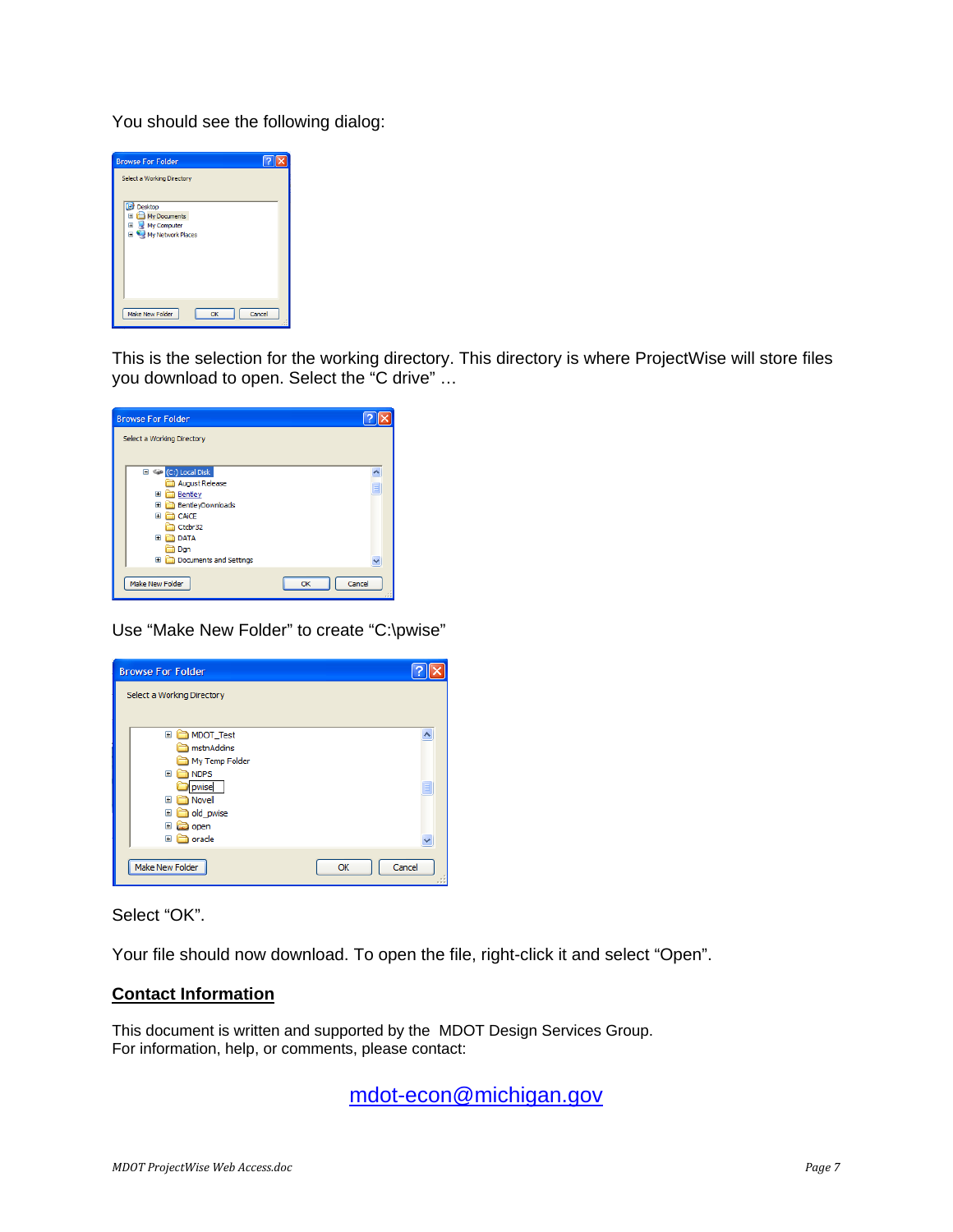## **Appendix A:**

#### **Common Errors during Installation:**

Active X related issues:

1. This Dialog means that the Active X components that auto-download and install from the website have not installed properly. Usually, this is due to insufficient privileges to install software associated with the active user.



#### Solution:

Log in as a local administrator to do the install or contact your local Information Technologies support staff.

2. These messages indicate that the Active X components needed by ProjectWise Web to implement checkin/checkout functionality have been blocked from running



Solution:

The Web Site is not set up as a "Trusted" web site, the following steps should clear the problem.

Configuring your browser's Trusted Sites list: Adding the Web Parts website address and the about: blank website to your browser's Trusted sites list is a requirement for using ProjectWise Web Parts.

- 1. In Internet Explorer, go to Tools > Internet Options.
- 2. In the Internet Options dialog, select the Security tab.
- 3. Select Trusted sites and click the Sites button.
- 4. In the Trusted sites dialog that opens, type your Web Parts website address and click Add.
- 5. Next, type about:blank and click Add.